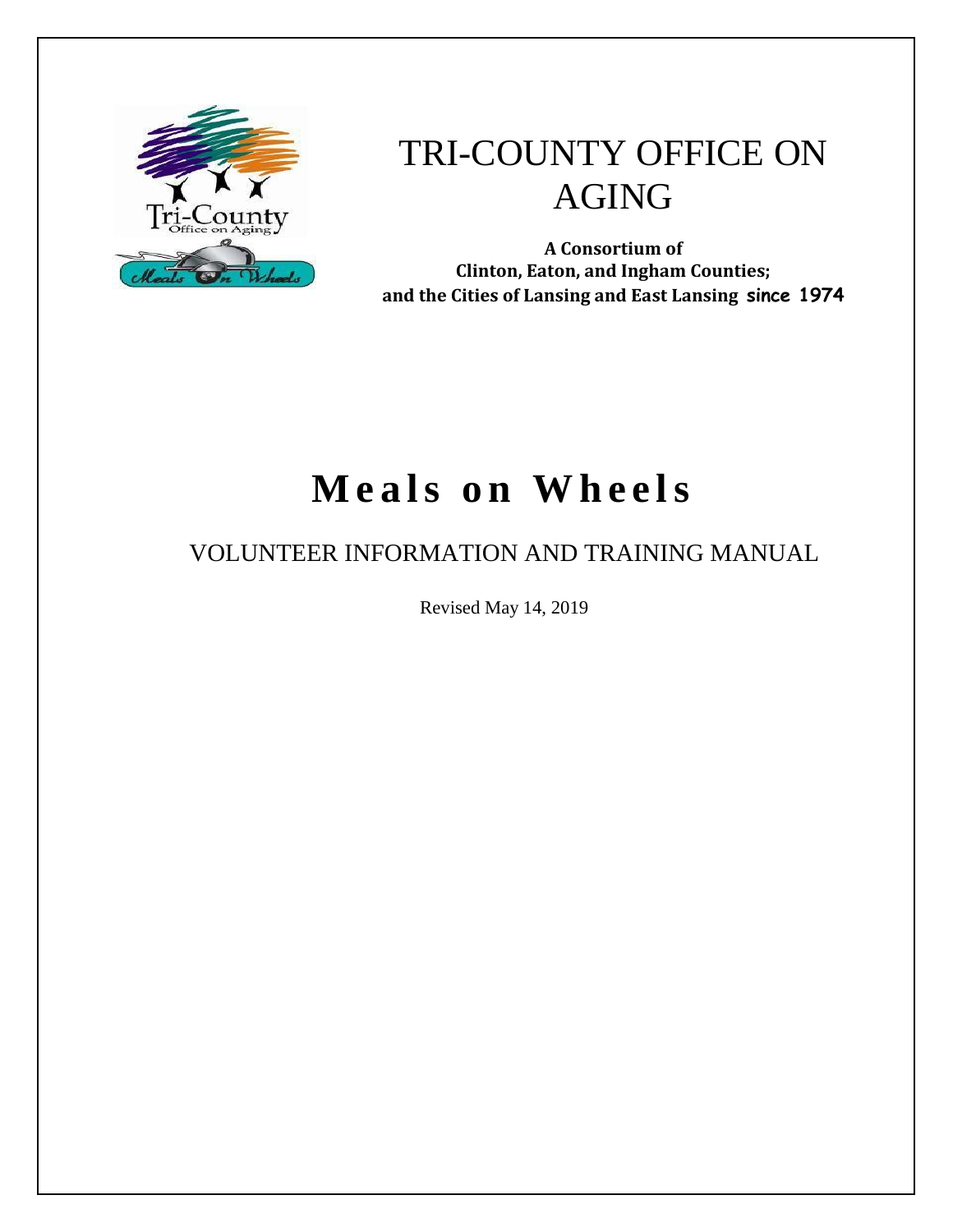| <b>Example 2</b> Index                                                                                                                                                                                                               |  |
|--------------------------------------------------------------------------------------------------------------------------------------------------------------------------------------------------------------------------------------|--|
|                                                                                                                                                                                                                                      |  |
|                                                                                                                                                                                                                                      |  |
|                                                                                                                                                                                                                                      |  |
|                                                                                                                                                                                                                                      |  |
|                                                                                                                                                                                                                                      |  |
|                                                                                                                                                                                                                                      |  |
|                                                                                                                                                                                                                                      |  |
| $\blacksquare$ . The contract of the contract of the contract of the contract of the contract of the contract of the contract of the contract of the contract of the contract of the contract of the contract of the contract of the |  |

### Emergencies ..............................................................8 Record Keeping………………………………………….8 Delivery System………………………………………….9 Food Handling………………………………………..10-11 Donations……………………………………………....12 Inclement Weather……………………… … … ……. 13 Schedules …………...…………………………………13

**Tri-County Office on Aging Meals on Wheels**

**Greater Lansing Meals-On-Wheels** 

(517) 887-1460

**Eaton County Meals-On-Wheels** (517) 541-2330

**Clinton County Meals-On-Wheels**

#### (888) 224-3030

**Rural Ingham Meals-On-Wheels** (517) 676-2775

#### **Tri-County Office on Aging Program Information**

**Greater Lansing** 5303 S. Cedar, Bld. 1 Lansing, MI 48911 Phone: (517) 887-1460 Fax: (517) 887-8071

#### **Eaton County** 210 E. Lawrence Ave. Charlotte, MI 48813 Phone: (517) 541-2330

#### **Clinton County**

201 E. Walker St. St. Johns, MI 48879 Phone: (888) 224-3030

#### **Rural Ingham**

415 E. Maple St. Mason, MI 48854 Phone: (517) 676-2775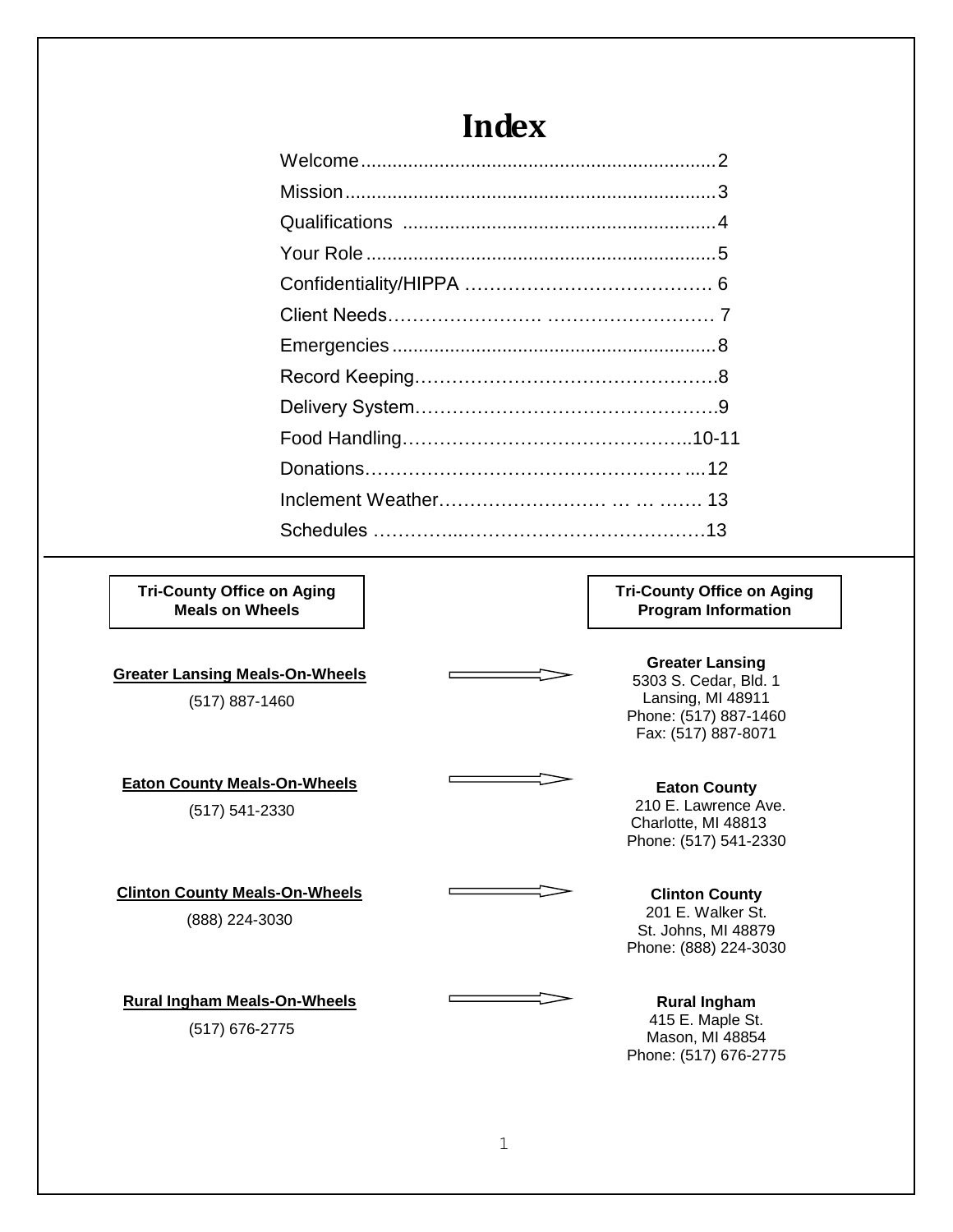#### **Welcome to the Meals on Wheels Program**

This manual is designed to make your volunteering experience enjoyable by giving you an overview of the program and some specific guidance regarding forms, program requirements, and emergency procedures.

Delivering meals to seniors can be a rich and rewarding experience. You will be providing a valuable service that will bring you in contact with a wide variety of unique individuals. On behalf of our organization and the individuals we serve, we thank you.

Sincerely,

Carehord

Carl Buonodono, Nutrition Director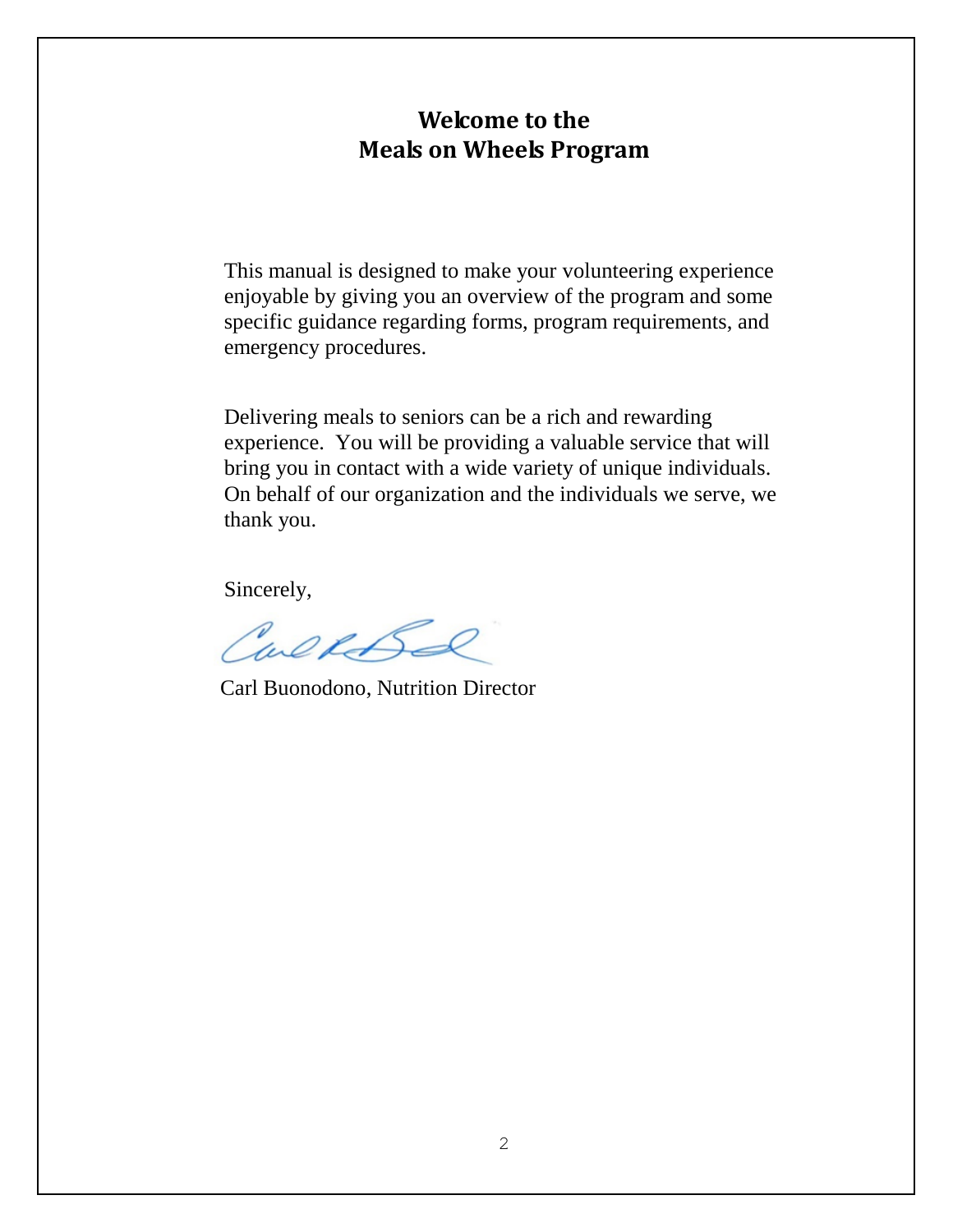#### **OUR MISSION:**

"To promote and preserve the independence and dignity of the aging population."

The Meals on Wheels program provides nutritious meals to persons who are unable to obtain or prepare food. This benefits those we serve in the following ways:

- Older or handicapped persons may maintain their dignity while being able to stay in their own homes.
- Isolated persons receive friendly daily visits.
- Volunteers communicate needs expressed by clients to Meals on Wheels.
- Volunteers communicate circumstances that may require outside service to the Meals on Wheels office.

Meals on Wheels promote the independence and dignity of life for recipients. In these cases, the individual recipient, his or her family, and the community, as a whole, may realize considerable financial benefit.

Any one can refer a potential client to the program, but all individuals must meet program criteria to be offered services. An assessment is conducted on all referrals.

It must be recognized that some persons who may seem like good candidates for Meals on Wheels do not qualify for this service. The person conducting the assessment is responsible for determining eligibility.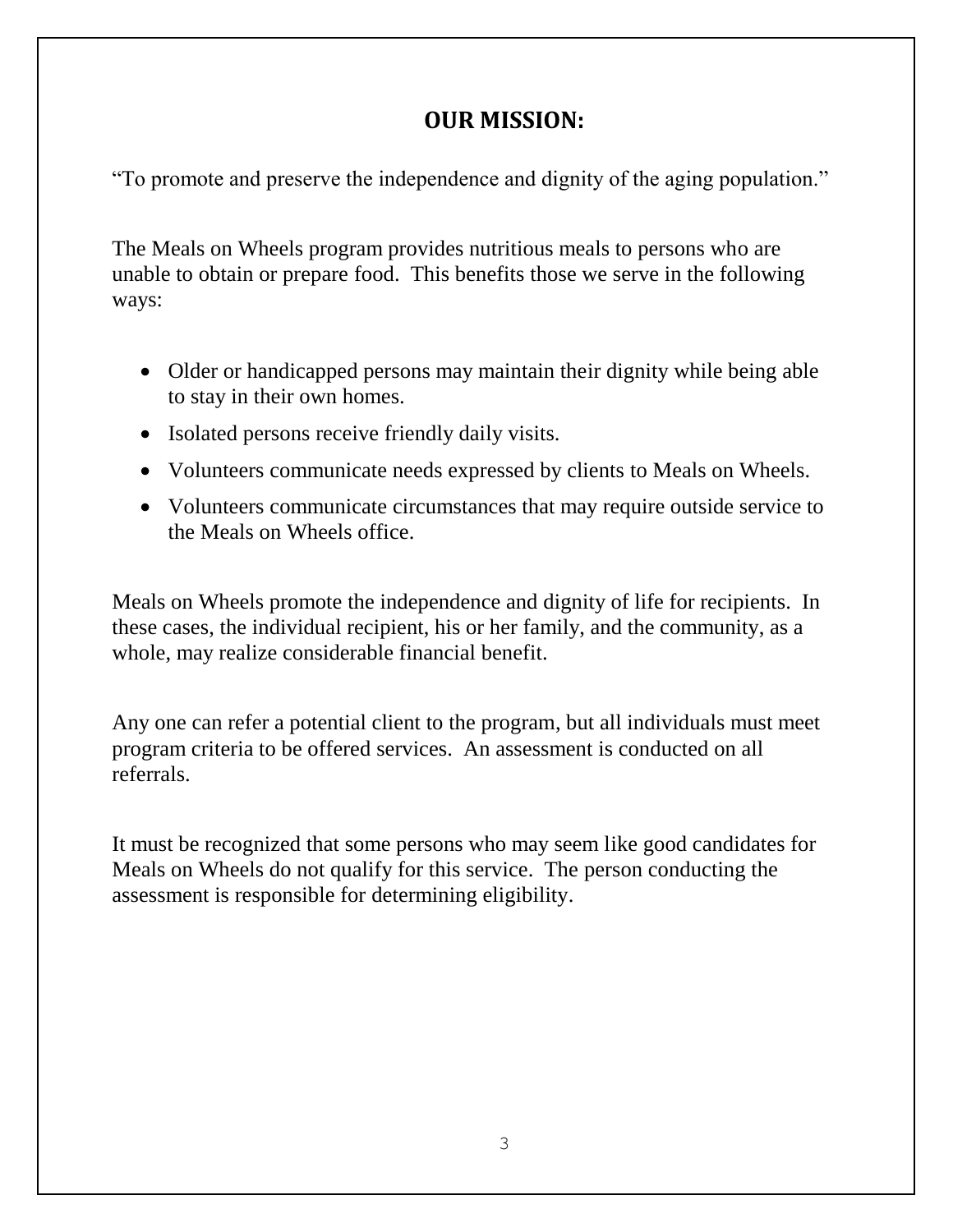### **TO QUALIFY**

A person must be:

- At least 60 yrs. of age, the spouse or partner of one who is 60 yrs. or older. A dependent child or unpaid caregiver of an eligible client may receive meals if the assessment staff finds it is in the best interest of the client.
- Unable to participate at a dining site on a regular basis
- Physically or emotionally unable to obtain or prepare meals
- Able to feed themselves or eat with assistance
- Home to receive the meals when delivered

### **WHAT KIND OF MEALS ARE AVAILABLE?**

- Hot meals are delivered on weekdays
	- o Clients may request Optional meals, providing a choice of entrée
- Cold meals delivered on weekdays
- Frozen meals are available for clients who need food on weekends and holidays or who my be unable to receive a routine delivery due to circumstances beyond their control
- Mechanical/Texture modified: ground meat, chopped/soft foods
- Meals are healthy and well balanced
- Approved by a Registered Dietician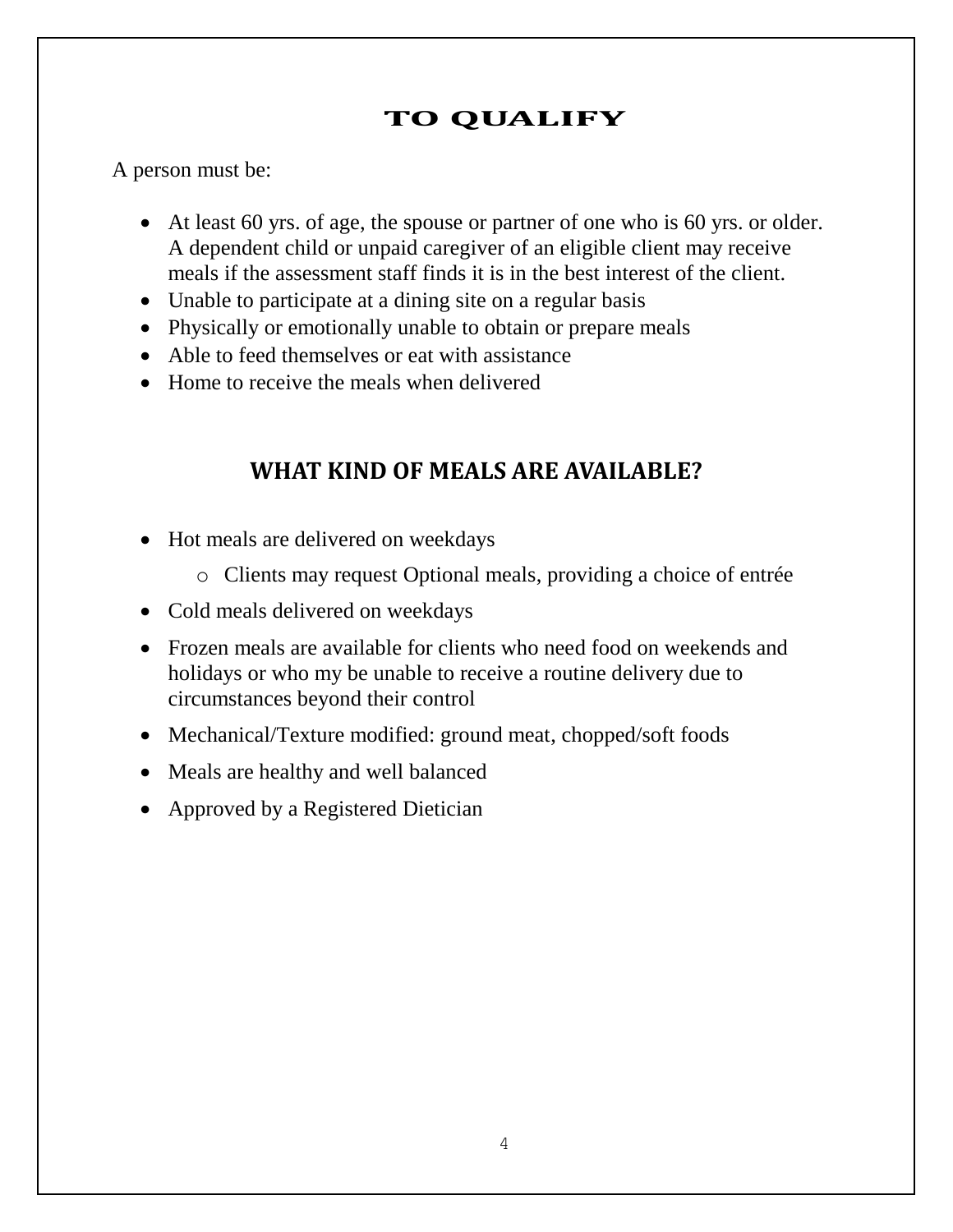### **YOUR ROLE?**

It is the policy of Meals on Wheels that you must see the client or a representative when you deliver the meal.

- Providing human contact is as valuable as the provision of a healthy meal!
- Make yourself available to visit with the recipient for a few moments and ascertain that the recipient is able to open the meal container before leaving. You are a very important person to the clients.
- Report cases of an abundance of untouched meals in the home to the Meals on Wheels office staff.

The approach to the client is very important when dealing with them:

- Recognize that each person should be treated as an individual. (i.e., all older persons are not grandparents).
- Treat the person with respect; don't talk down to the person.
- Be patient, some clients need extra time to answer the door.
- Be aware that all people respond to your verbal and non-verbal behavior.
- Take physiological changes (i.e., hearing) into consideration.
- Take note if a person becomes upset, withdrawn or loses his/her appetite. **Contact your Meals on Wheels program if you have a concern.**
- **Do not share confidential information about clients/volunteers**. Refer all inquiries to your Meals on Wheels program.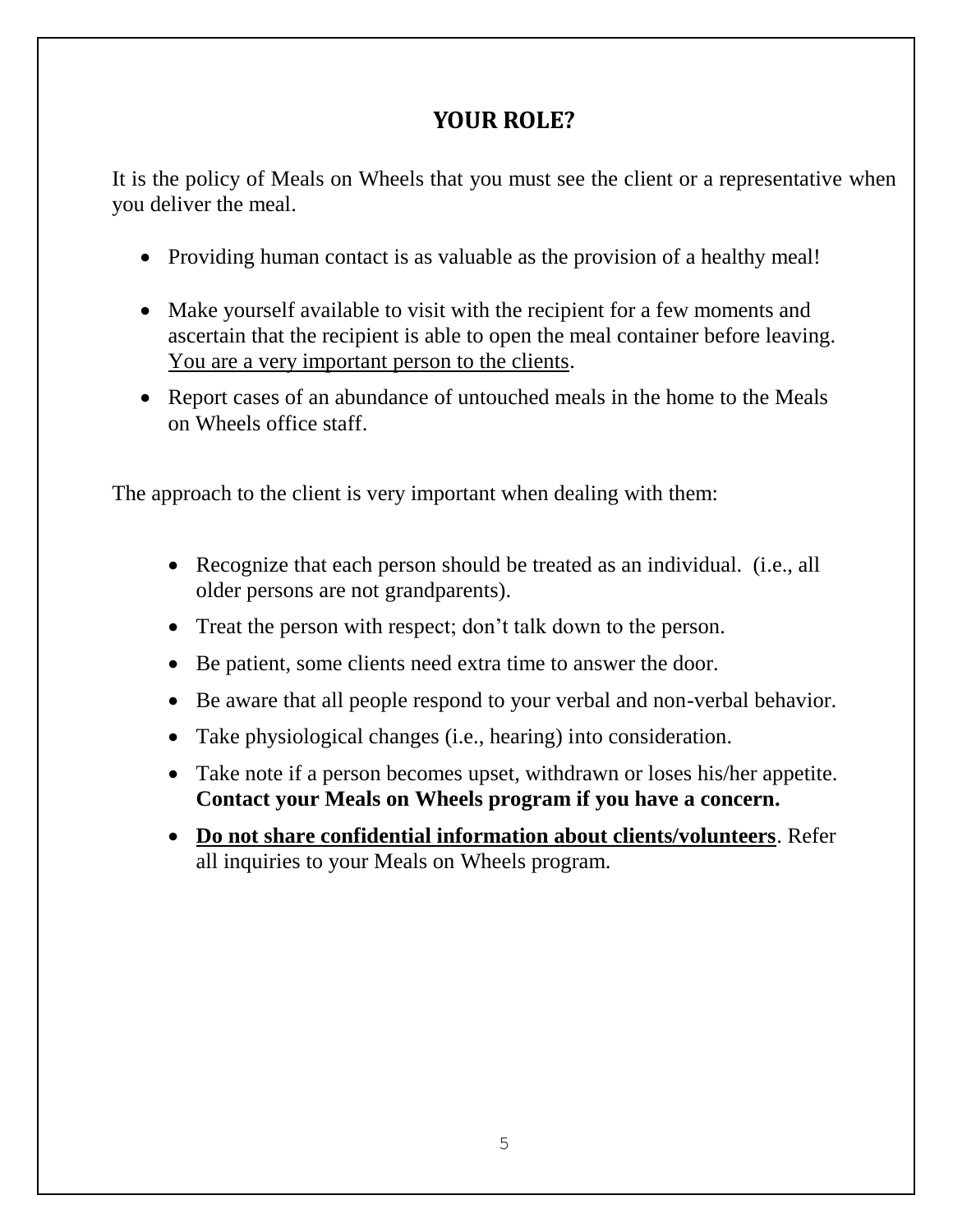#### **CONFEDENTIALITY/HIPAA**

As of April 14, 2003 the federally mandated "Health Insurance Portability and Accountability Act" known as HIPAA has been in effect. TCOA has the legal and ethical obligation to maintain privacy and security of client's "Protected Health Information" or (PHI). TCOA is required to have privacy policies and procedures to train and inform staff and volunteers about what they need to do in order to protect client health information. While Meals on Wheels volunteers are only given access to information about dietary requirements of clients on their routes, volunteers do witness medical conditions from time to time, and clients may share personal information which should also be kept confidential. Please report all medical concerns or emergencies to the Meals on Wheels office. You may of course call (911) if the situation is urgent.

- 1. You must keep all information or knowledge you gain through contact with clients confidential. Never use a name, an address, or other identifying information when talking to others about your volunteer work with Meals on Wheels.
- 2. Be sure to turn route clipboards upside down and place in the bottom of the cooler if it will fit. If the cooler is too small then turn the route sheet over on the clipboard when you drop off the cooler and hot box.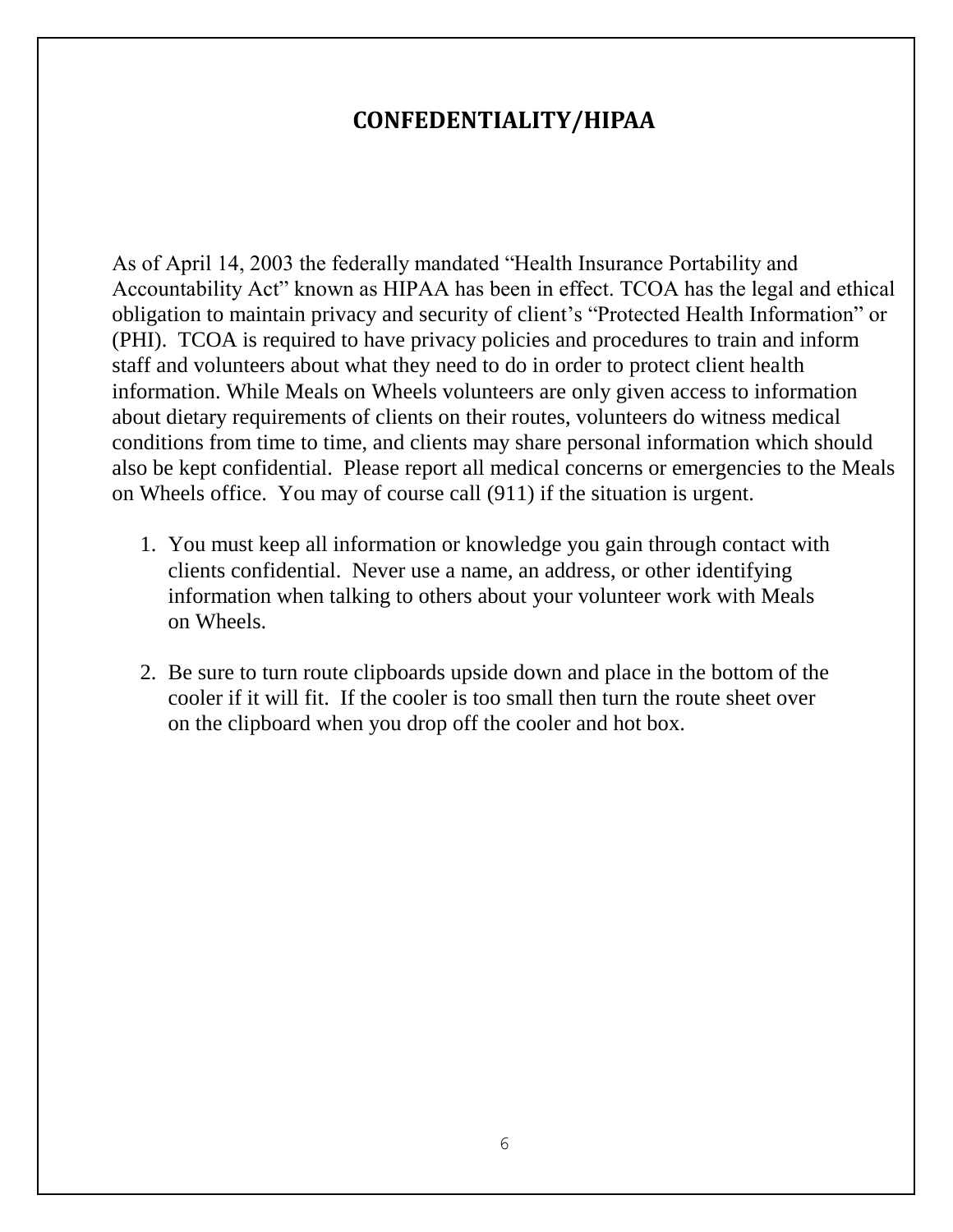### **ASSESSING THE NEEDS OF A CLIENT**

The majority of problems encountered by Meals on Wheels drivers are not medical emergencies. Decreased financial resources and physical capabilities may render some seniors unable to cope with a wide variety of situations. Volunteers who identify a client's needs and notify the Meals on Wheels Program enhance our ability to serve the older population.

The following is a sample list of problems that may be causing anxiety for the Meals on Wheels clients.

- 1. Structural damage to homes (including leaking roof) inoperative furnaces, and faulty plumbing
- 2. Inability to clean and maintain a home
- 3. Untouched meals or large amounts of uneaten food in the home
- 4. Abuse of medication or alcohol
- 5. Inability to pay for necessities (food, clothing, utilities, medicine)
- 6. Severe loneliness and depression
- 7. Inability to handle finances, understand insurance forms or fill out tax forms
- 8. Abuse by spouse or family member
- 9. Inability to wash clothes, shop for groceries or shovel snow
- 10. Need for assistance with bathing, washing hair or foot care
- 11. Incontinence

**All services are not provided in every location. However, if you identify client needs, contact your Meals on Wheels Program so we can review the services available in the local community and attempt to assist the client in finding a solution.**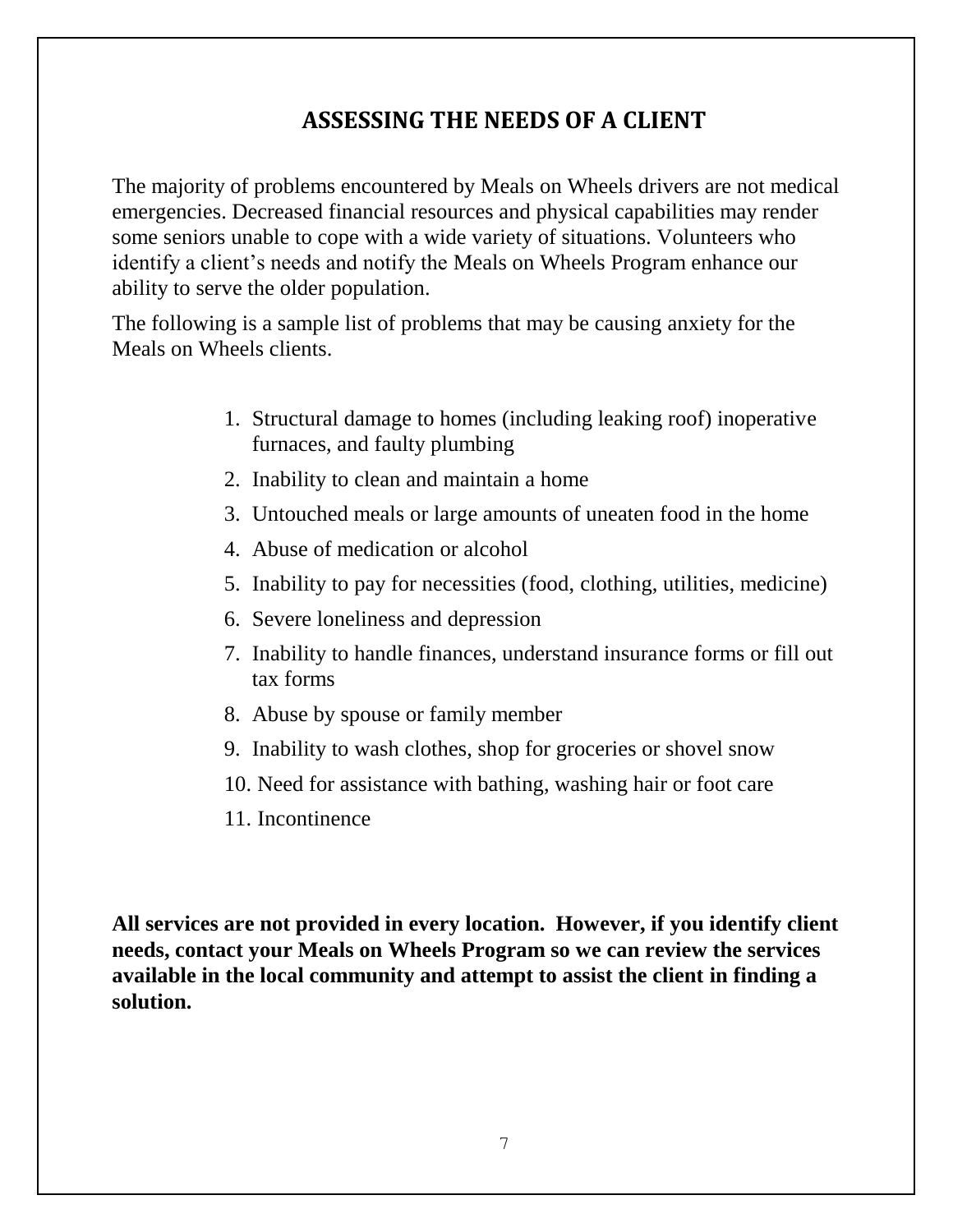# **EMERGENCIES**

As a volunteer, you may encounter an emergency situation. If you do, your greatest asset will be your ability to remain calm.

In general, if the client is not home, call your Meals on Wheels Program. If there seems to be an emergency, call 911 then Meals on Wheels.

You will eventually become aware of what is "normal" for each individual on your route. Change in facial coloration, speech patterns, ambulating habits, eating patterns and physical complaints may signal problems. Sometimes these changes occur very gradually. Meals-On-Wheels drivers have saved lives by being alert to these changes and notifying others of the need for medical attention.

# **RECORD KEEPING**

Records for Meals on Wheels programs are very important.

Records are needed to monitor the program's status, to monitor supportive services to clients, and to justify the program's existence in the community.

Use the clipboards to communicate with your Meals on Wheels Program unless there is something that needs to be reported the same day. **Please sign your Route Sheet to confirm all meals are delivered as specified.** This is documentation showing that the meals have been delivered as specified.

Also, fill in and sign the time sheet indicating the time that the last delivery was made.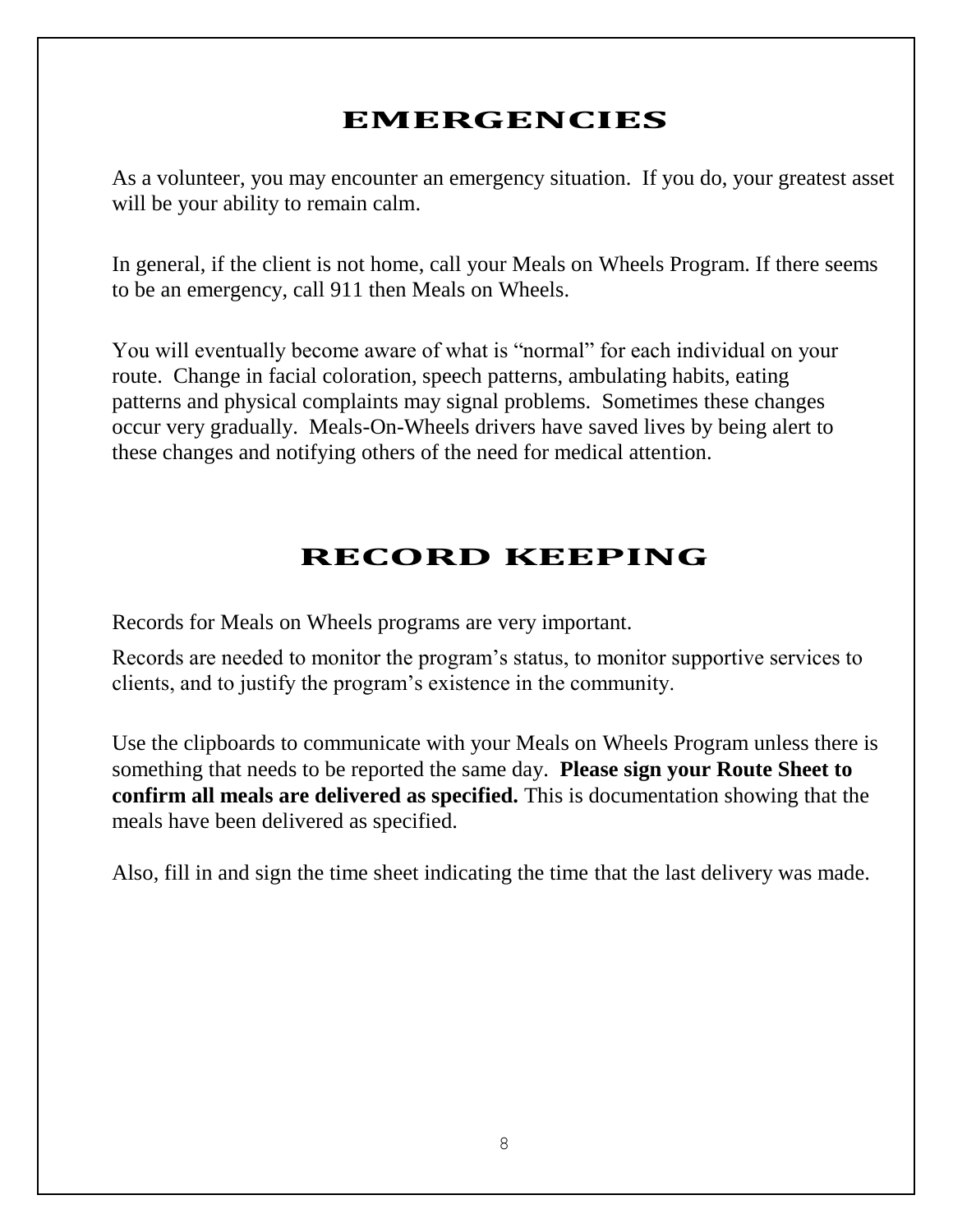# **CHECKING THE ADEQUACY OF THE DELIVERY SYSTEM**

Food handling during packaging and delivery affects both the acceptability of the food and the safety of the food. Improper techniques could result in food poisoning.

Control methods, as dictated by the Health Department, require us to keep track of the time it takes to deliver the meals.

As a control method Meals on Wheels keeps track of the amount of time it takes to deliver our meals. We are not required to keep track of the temperature of the food when it is delivered.

The health department allows that prepared food, which has been kept at a minimum of (135 degrees), is safe to eat if delivered within (4) four hours of the time it was taken out of a temperature controlled environment (an oven or refrigerator). For this reason it is important that we know when meals are delivered on a daily basis.

Your **Route Card** has a space where you will write the time of your last delivery; please sign the form. **Following the requirements of the Ingham County Health Department is very important. It assures the health of our clients and allows us to keep our license to serve meals. We appreciate your cooperation in following these procedures.**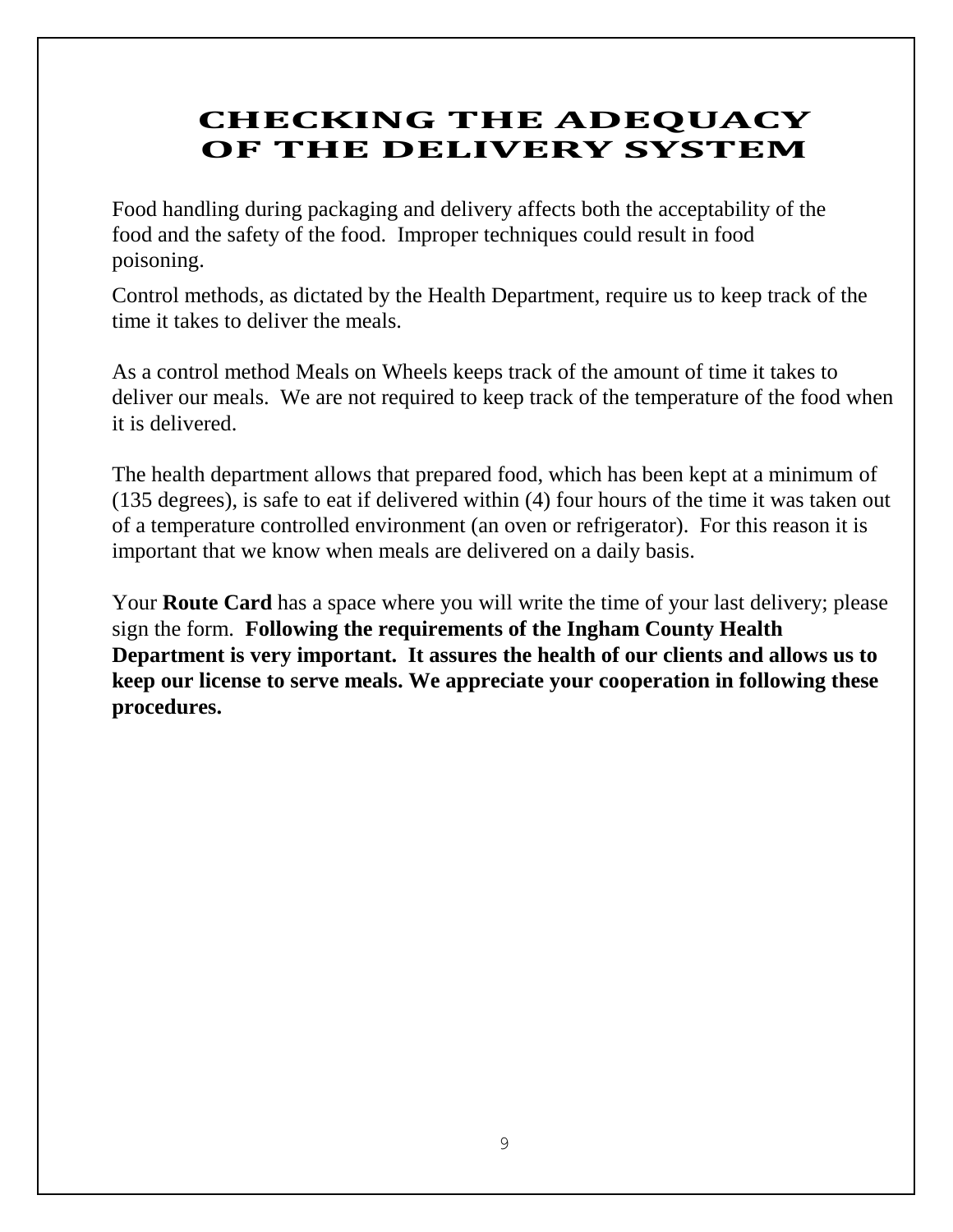# **MEALS ON WHEELS FOOD HANDLING PROCEDURES**

- 1) Pick up the meal containers at your designated site at the appropriate time.
- 2) Follow route sheet instructions:
	- A map is provided on the clipboard if needed.
	- Where to deliver. Example: front door, side door, through the garage to door.
	- How to deliver. Example: Knock or ring buzzer.
	- What to deliver. Regular or Mechanical and Liquid diet, optional, hot, cold or frozen.
	- In most cases, there will be a phone number to call the client directly if they do not answer the door.
- 3) Deliver Meal
	- Do not take meals out of the containers until arrival at client's residence. Opening and closing the containers is important to maintain food temperature at safe levels.
	- Note that typically a client will not receive more than one hot tray or brown bag.
	- If at any time during the delivery process you feel unsafe, DO NOT DELIVER! Contact the office and we will make other arrangements.
	- Clients receiving:
		- $\checkmark$  Regular Hot Meal: one hot tray and one brown bag (no labels).
		- $\checkmark$  Regular Cold Meal: one plain white bag (no labels).
		- ✓ Mechanical Hot Meal: one hot tray labeled **"Mechanical"** and a white bag labeled **"Mechanical Hot"**
		- ✓ Mechanical Cold Meal: one white bag labeled **"Mechanical Cold".**
		- $\checkmark$  Optional Meal: highlighted in purple on route sheet labeled "Opt" or "Alt" **AND** cold bag of the clients meal type.
		- $\checkmark$  Weekend Frozen Meal: highlighted in green on route sheet; comes in a pack of (2) two in the plastic bag.
		- $\checkmark$  Liquid: all cans of the liquid supplement will be in a plastic bag in the cooler.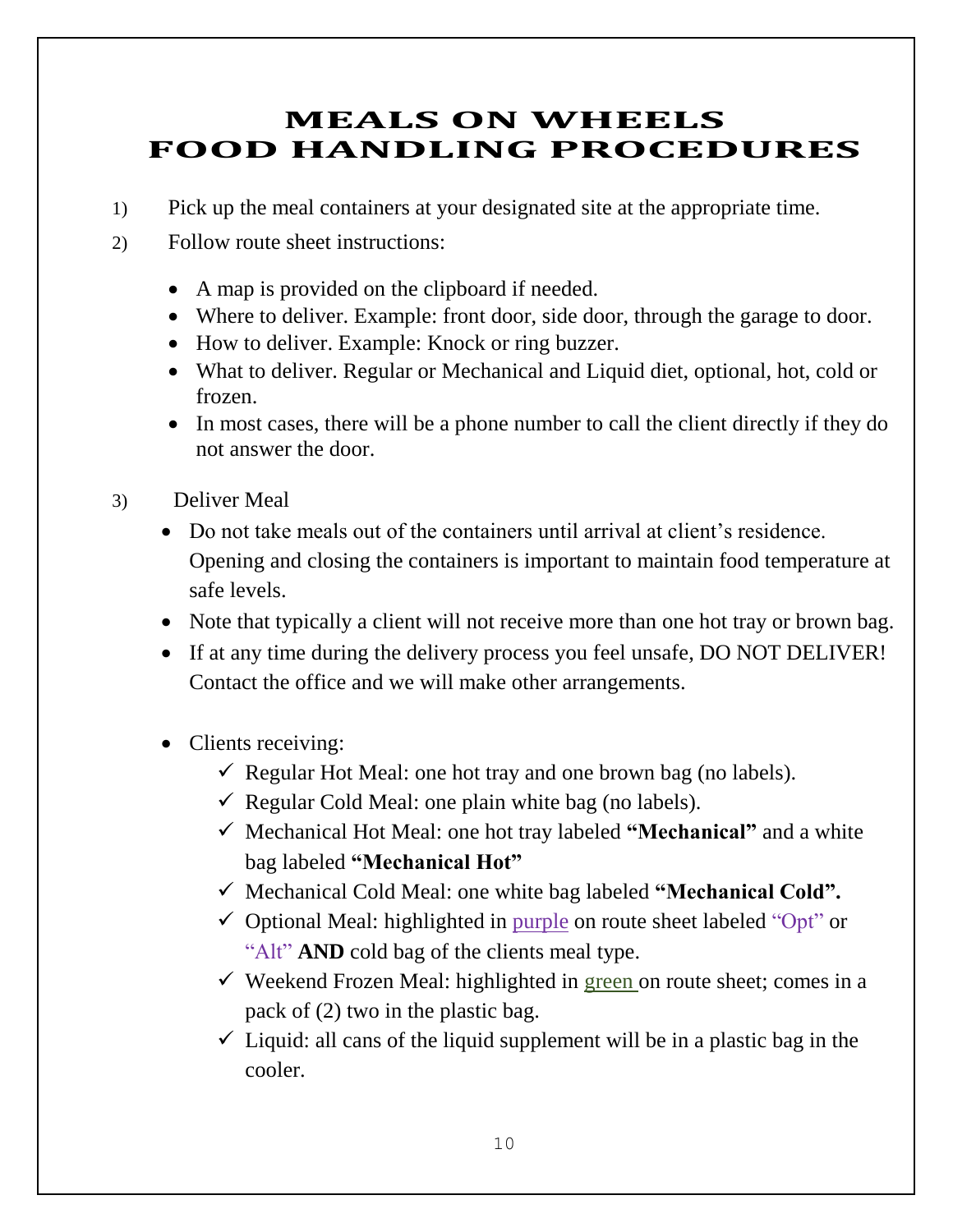- $\checkmark$  Please make your Meals on Wheels Program aware if you notice any stockpiling of food by clients.
- $\checkmark$  Please do not accept cancellations or changes in meal orders. Ask the client to call the Meals on Wheels office.
- $\checkmark$  Let your Meals on Wheels Program know if people other than the client tell you the client is not home and why. We can then verify.
- 4) Meals on Wheels strongly suggests using hand sanitizer during your deliveries. It is important to protect yourself and the client from potential infection.
	- Squirt the hand sanitizer into the palm of your hand. This should be the size of a U.S. quarter.
	- Start rubbing your hands together gently between fingers, under rings and other jewelry.
	- Finish. Let your hands air dry; **do not** use a towel to dry hands.

# **UNIVERSAL PRECAUTIONS**

Universal precautions are a method of protection from infections. Each person is responsible for the protection of themselves from possible contact with blood or other body fluids of another person. Home care and hospice may care for patients who have infections caused by anti-microbial organisms that are antibiotic resistant.

Protocols based on **standard precautions** will be implemented and maintained to protect our volunteers and staff. Specific directions for Meals on Wheels delivery will be given daily.

As a volunteer, you must protect yourself and the client by being alert to potential areas of infection. If each of us is responsible for ourselves we can be free of worry about the spread of infections.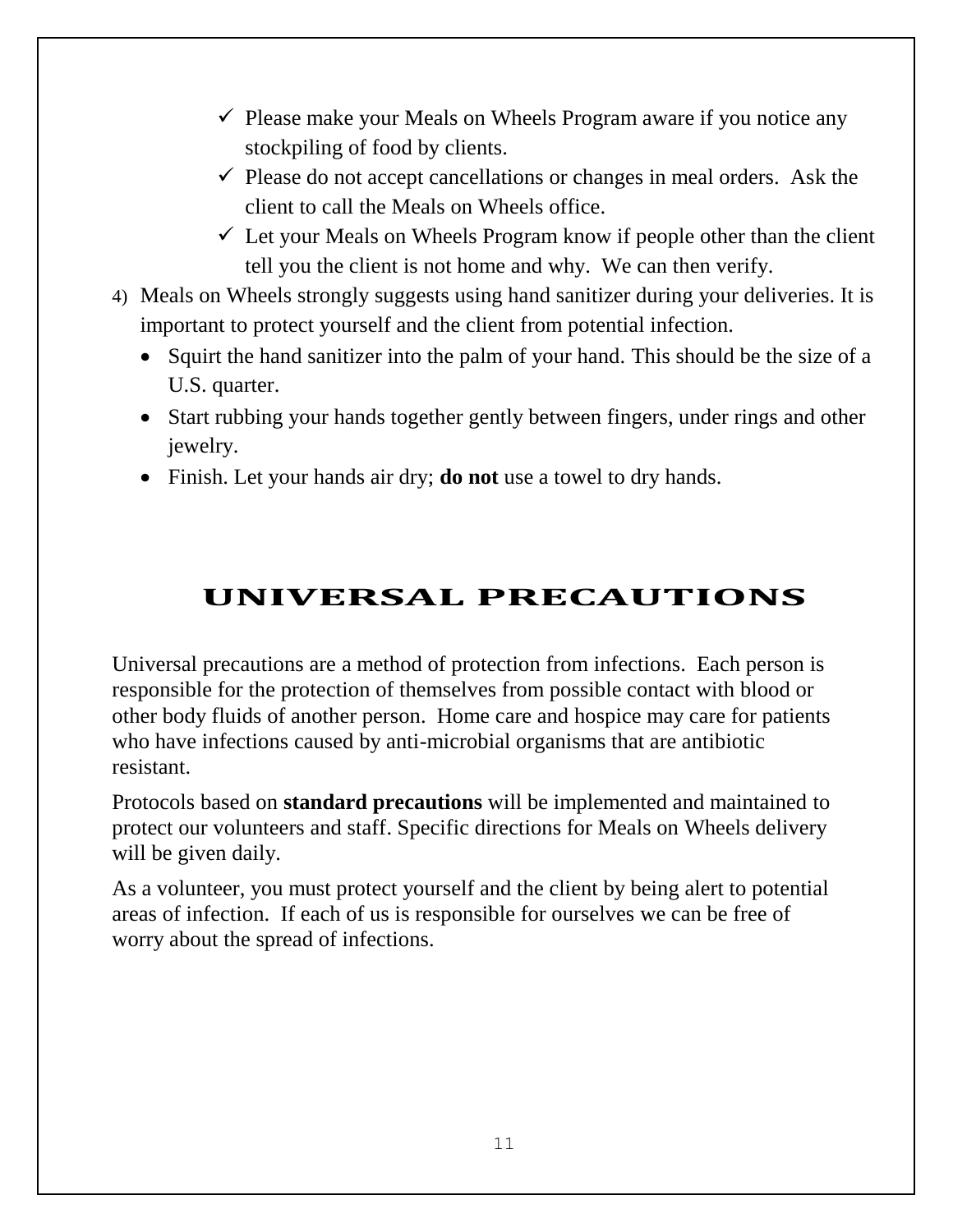# **CLIENT DONATIONS**

Clients may ask you questions about the meal donation. You are the person they see on a daily basis. We would like to keep you as informed as possible with respect to our policies and procedures.

Some information that may be helpful regarding our donation policy:

- 1. We do need donations to keep our meal program growing. They are a vital part of the operating budget. These are not "free meals."
- 2. The suggested **donation** is currently \$3.50 per meal for a hot meal and \$3.00 for the cold meal. This covers approximately  $\frac{1}{2}$  the cost of the meal. **No one is denied a meal because they are unable to contribute.**
- 3. We accept cash, personal checks or Bridge Card.
- 4. Many clients feel more comfortable receiving this service if they can contribute toward it.
- 5. If a client gives you a donation, please clip to the clipboard. There is an envelope on the clipboard if the client does not provide one.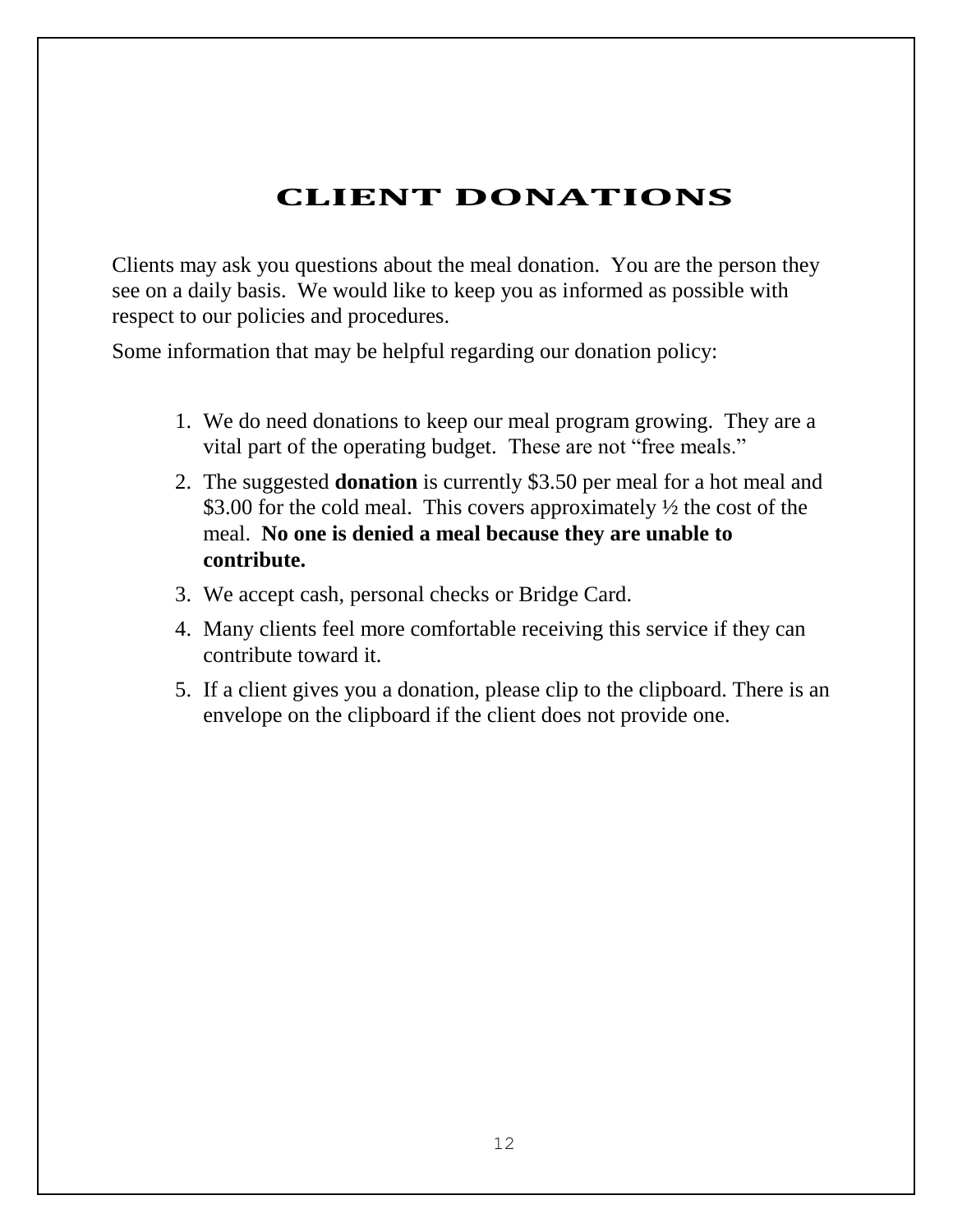# **A WORD ABOUT WEATHER**

When snow, drifting roads or icy conditions occur, delivery of Meals on Wheels may be canceled. We do not automatically close when schools close. There may be notification of closure on TV. Routes are typically closed on an individual basis depending on conditions in that area. In the event of cancellation, each client, as well as the driver for that day, will be notified.

Shelf stable food is provided for those we serve and are re-issued after a route has been closed for two or more days.

#### **MONTHLY VOLUNTEER SCHEDULE**

A route coordinator or staff volunteer coordinator will call you to schedule when you deliver. Each month the Meals on Wheels office will mail or e-mail you a calendar with the delivery schedules for that month. This should reach your home before the end of the preceding month. Your route coordinator will check with you on a monthly basis.

If for any reason you cannot deliver on a scheduled date you should **call your route coordinator or staff volunteer coordinator**. If you have other open dates when you are available to volunteer, you can call another person on the calendar and trade with them.

**If you trade be sure to call your Meals on Wheels office and let us know of the change. There are times when we need to contact a volunteer on the day he or she is delivering, and it is important for us to know who is delivering the routes.**

If you find that you cannot deliver on the morning of, or evening before, your scheduled date call the Meals on Wheels office and let us know. You can call any time before 8:00am and leave a message on our voice mail.